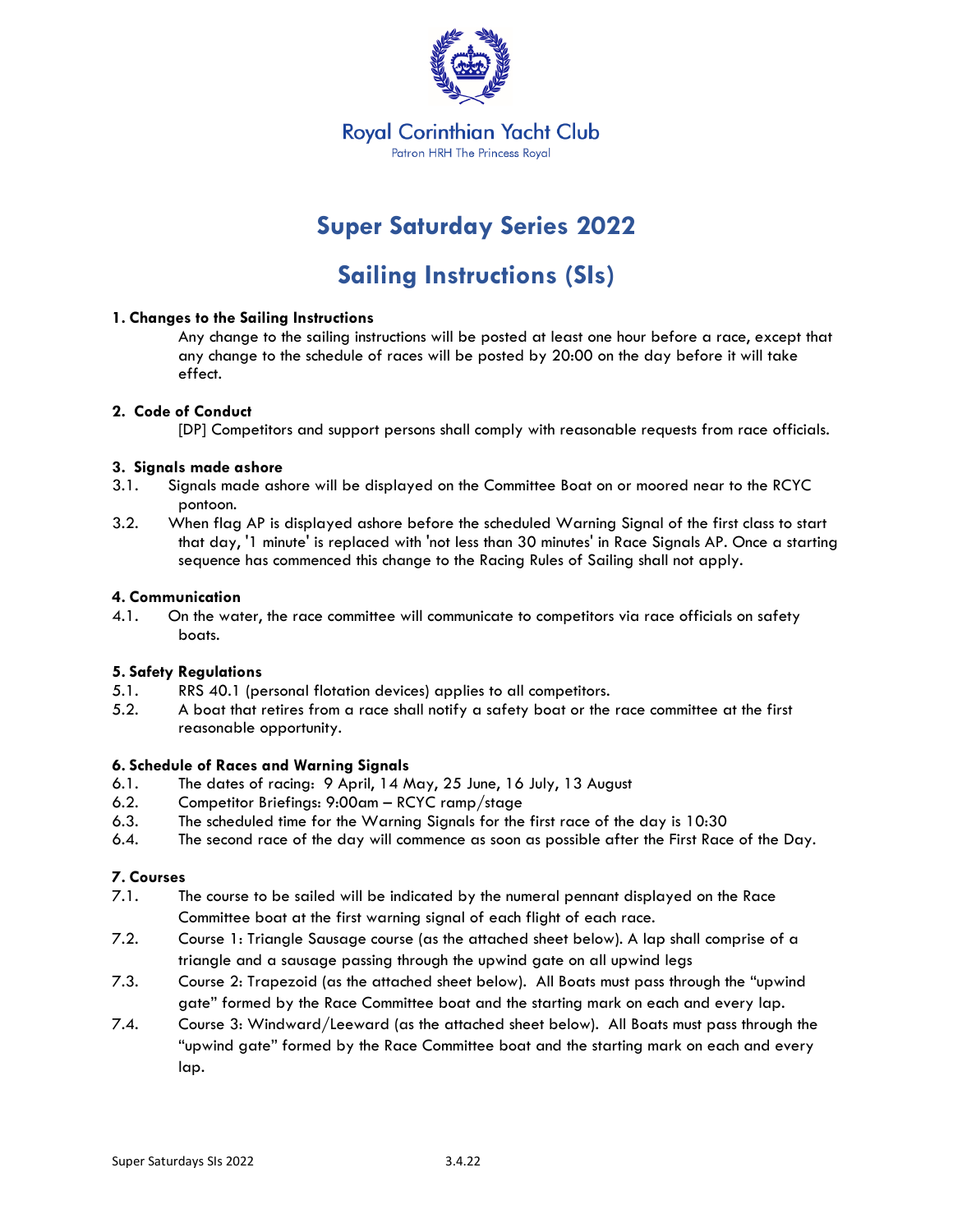#### **8. Marks**

- 8.1. Mark 1, 2, 3, 4 orange buoys.
- 8.2. The starting marks will be the Race Committee boat mast bearing an Orange flag and a buoy displaying an Orange Flag
- 8.3. The 'Upwind Gate' will be formed by the Race Committee boat and the starting mark.
- 8.4. The finishing marks will be the Race Committee boat mast bearing an Orange flag and a buoy displaying an Orange Flag

#### **9. The Start**

- 9.1. To alert boats that racing will begin soon, an Orange flag will be displayed on the mast of the Race Committee boat with multiple sounds signals at least one minute before a warning signal is made.
- 9.2. Races will be started by displaying number boards with classes starting at **3** minute intervals. This modifies RRS26. Details of the start sequence and signals are shown below.
- 9.3. [DP] Boats whose Warning Signal has not been made shall avoid the starting area during the starting sequence for other races.
- 9.4. Individual recalls will be signalled by displaying Flag X with one sound in accordance with RRS 29.1, except that the flag shall be removed no later than one minute after the starting signal.
- 9.5. A General Recall will be signalled by displaying the "First Substitute" (with two sounds) for a period of one minute. A recalled start shall start 3 minutes after the last scheduled start of that race, this modifies RRS 29.2.
- 9.6. RRS30.3 will apply to all recalled starts except that the U flag shall not be displayed.
- 9.7. In the event of more than one start in the sequence has been recalled ALL recalled classes will start 3 minutes after the last scheduled start of that race.
- 9.8. In the event of a General Recall on a previously recalled start, the restart will be 3 minutes after the previous recalled start using the numeral display of start 4. This modifies RRS 29.2
- 9.9. In the event of a postponement after the Preparatory Signal, by displaying pennant AP (with one sound), the numeral board shall be removed for re-use. The sequence will be restarted one minute after the removal of the AP by redisplaying the numeral board. This modifies the interpretation of Race Signal AP in RRS.
- 9.10. A boat starting later than 2 minutes after her starting signal will be scored Did Not Start without a Hearing. This changes rules RRS A5.1 and A5.2.

#### **10. Change of The Next Leg of the Course**

10.1. To change the next leg of the course, the Race Committee will move the original mark (or the finishing line) to a new position.

#### **11. Time Limits**

- 11.1. The target time for each race is 40 mins.
- 11.2. Boats failing to complete a lap within 10 minutes after the first boat (in their Handicap Group) sails the course and finishes will be scored Did Not Finish. This changes rules 35
- 11.3. A boat which sails more laps than another of equal or lower (faster) handicap may have its finish time and lap count taken from the end of its penultimate lap if it would otherwise be placed behind the boat(s) of equal or lower handicap which sailed fewer laps.

#### **12. The Finish**

- 12.1. After approximately 40 minutes (or at the Race Officer's discretion) Flag 'S' will be displayed plus two sounds signals which will signify that the race is to be finished.
- 12.2. Each boat will be finished as it passes through the 'upwind gate' to complete the lap that it is sailing when the race is shortened.
- 12.3. The finishing line shall be between the mast bearing an Orange flag aboard the Race Committee boat and a buoy displaying an Orange Flag.
- 12.4. After finishing, boats shall keep clear of the finishing gate and all boats that are continuing to race.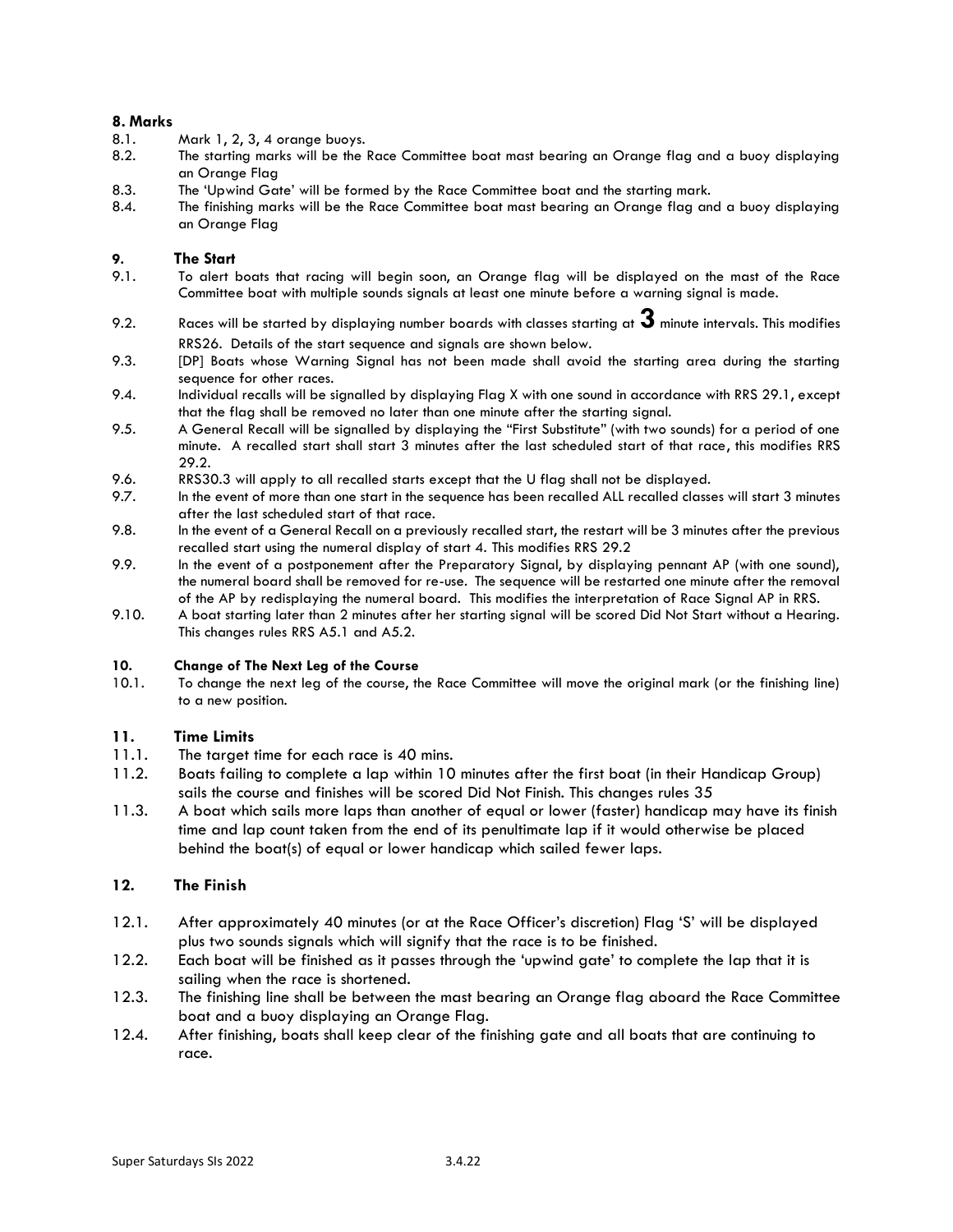#### **13. Hearing requests**

- 13.1. For each class, the protest time limit is 60 minutes after the last boat finishes the last race of the day or the race committee signals no more racing today, whichever is later.
- 13.2. Protest forms are available from the PRO or the RCYC office.
- 13.3. Notices will be posted as soon as reasonably possible to inform competitors of hearings in which they are parties or named as witnesses. Hearings will be held at the location and at the time posted.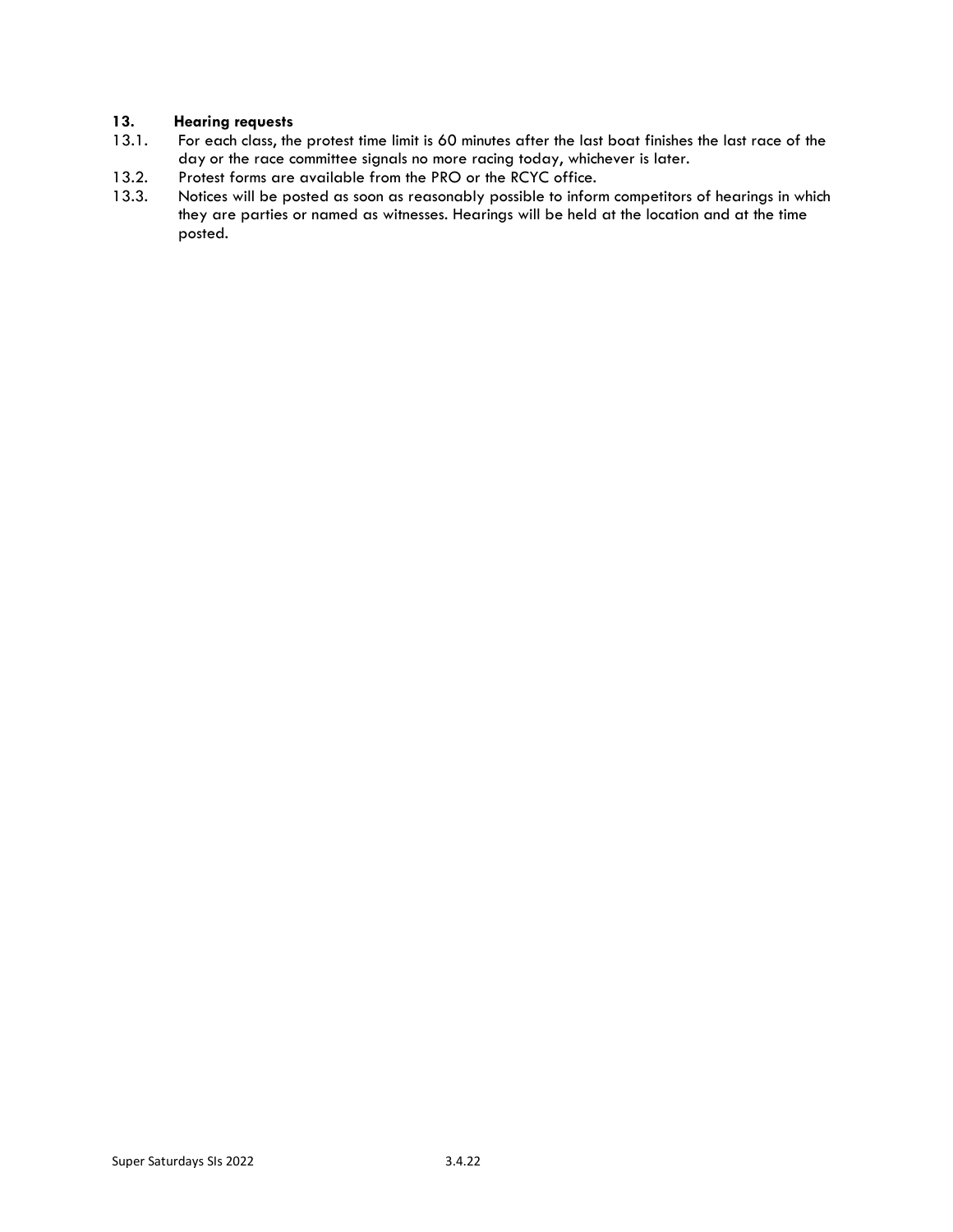# Course 1: Triangle Sausage



1 lap shall be a Triangle & Sausage

1 (P), 2(P), 3 (P), Gate, 1 (P), 3 (P), Gate

Course shall be repeated until 'S' flag is displayed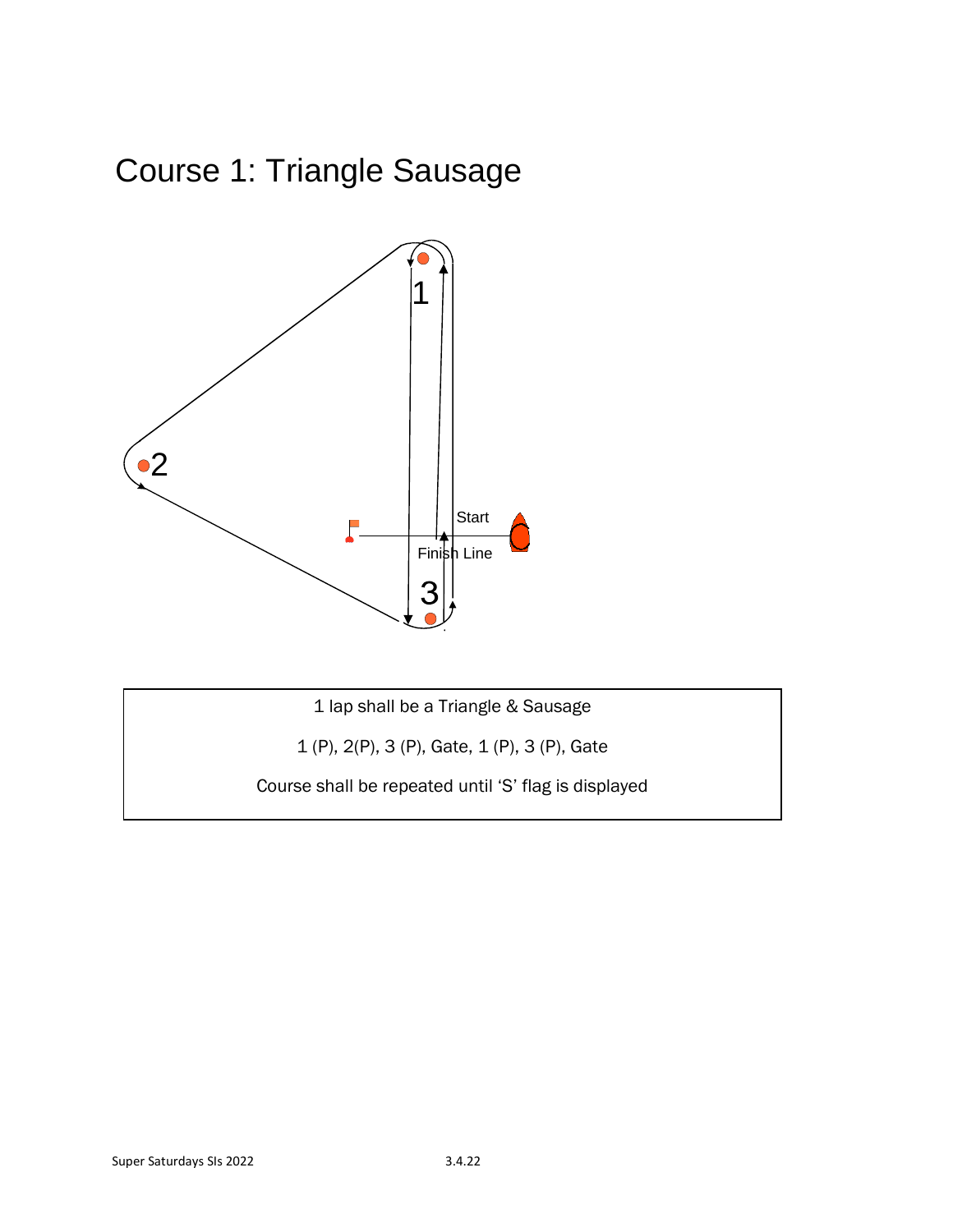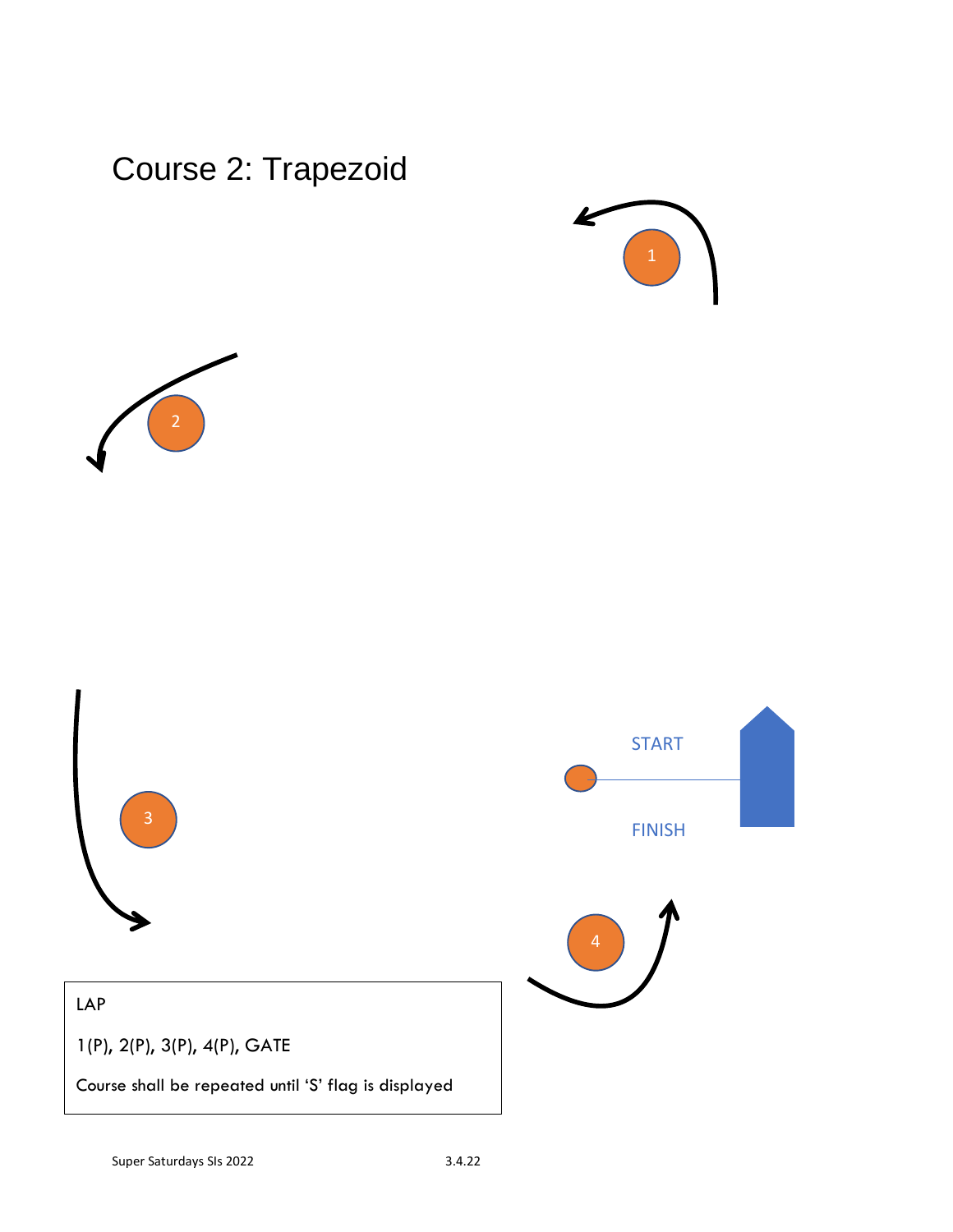Course 3: Windward/Leeward - WWL







LAP

1(P), 4(P), GATE

Course shall be repeated until 'S' flag is displayed